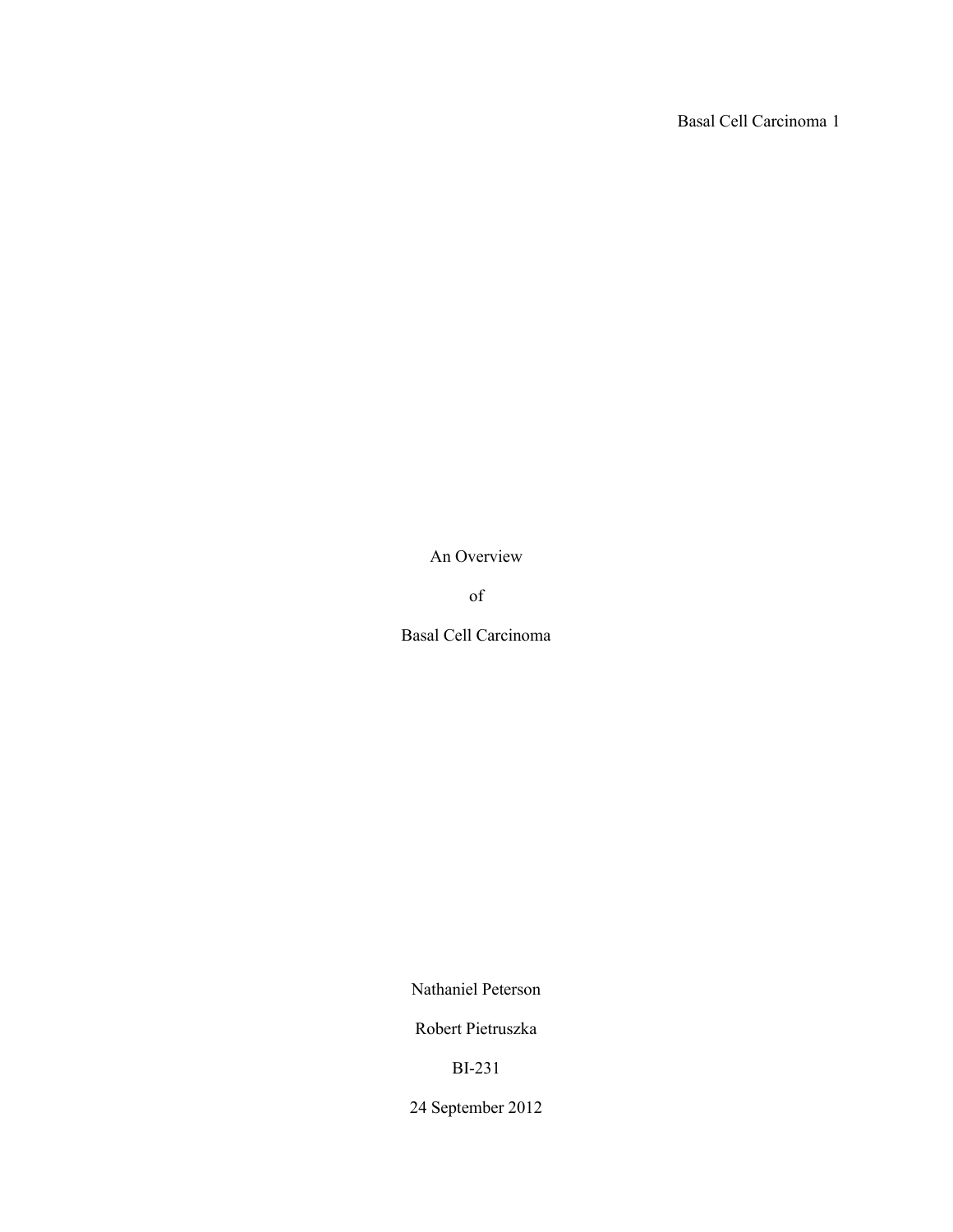Basal cell carcinoma (BCC) is a slow-growing neoplasm that originates in the germinating layer of the epidermis (Wells 2008). Metastasis of BCC is exceptionally rare, occurring in no more than 0.1% of reported cases (Khan et al. 2010). Although BCC is not prone to metastasis, it is the most common form of cancer among fair-skinned individuals (Moore and Bennett 2012), whose lifetime risk of developing the cancer is 30% (Lesiak et al. 2010). In addition, BCC accounts for approximately 75% of all non-melanoma skin cancers (Nakayama et al. 2011). Furthermore, incidence of BCC in the general human population has been increasing by approximately 10% each year (Raasch 2009). These alarming details make BCC a significant personal and public healthcare issue. Here we will briefly cover several important topics associated with this common cancer including diagnosis, risk factors, treatment, and prevention.

Noninvasive diagnostic procedures are available to confirm the existence of BCC including techniques such as dermatoscopy, high-frequency ultrasound, optical coherence tomography, and reflectance confocal microscopy (Altamura et al. 2010). Shave or punch biopsies may be used with these procedures to acquire tissue samples (Scope et al. 2010). Three main histological subtypes of BCC may be diagnosed including noduplar, superficial, and infiltrative (Raasch 2009). However, many other nondistinct histological subtypes exist (Yoneta et al. 2011) and more than one subtype may be present in a single tumor (Ro et al. 2011). Tumors appear most frequently on sun-exposed surfaces of the body (Sarma et al. 2011). Axillary and anogenital regions are the rarest sites of occurrence while the head and neck are the most common, comprising 80-85% of reported cases (Park et al. 2011; Sarma et al. 2011). An individual's risk for developing BCC depends on several broad criteria including genetic disposition, environmental phenomena, and immune status (Goppner and Leverkus 2011).

Fair-skinned individuals are more prone to develop BCC than genetically darker-skinned individuals (Samarasinghe and Madan 2012). This increased vulnerability is attributed to decreased activity of melanocytes, epidermal cells that produce melanin, a natural pigment that shields the integument and inferior tissues from ultraviolet (UV) radiation (Martini et al. 2012). Blue or green eyes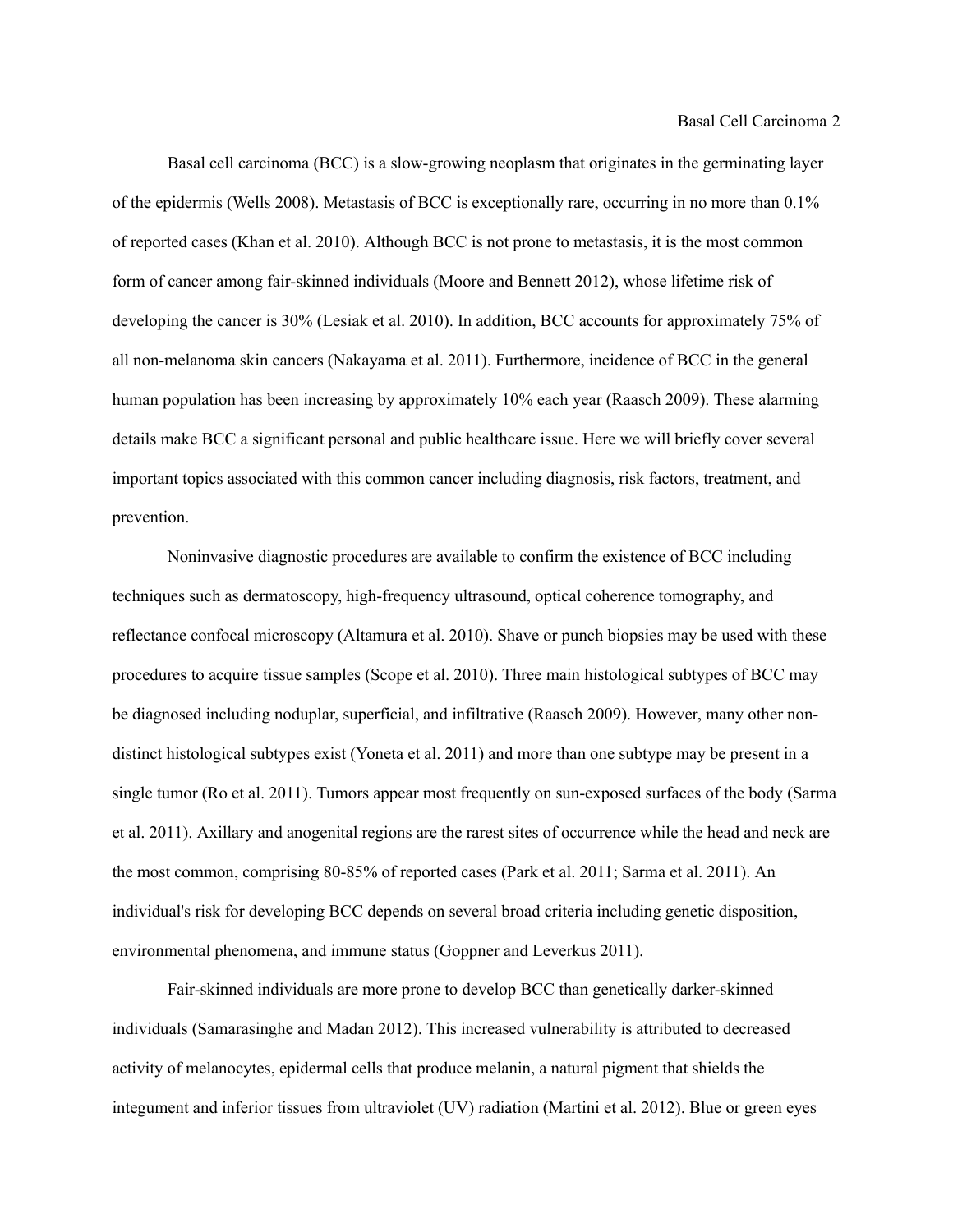and blonde or red hair are also traits correlated to an increased risk of developing the cancer (Goppner and Leverkus 2011). According to one article, a gender-risk disparity of more than 2:1 exists between males and females, respectively (Chung 2012). Other genetically-determined risk factors may include some inherited skin disorders, such as basal cell nevus syndrome (Gorlin syndrome), xeroderma pigmentosa, epidermodysplasia verruciformis, and albinism (Amini et al. 2010).

Some somatic cellular gene mutations may lead to signaling pathway disruptions that are responsible for the uncontrolled proliferation of BCC (Li et al. 2011). Its carcinogenesis has been attributed to mutations in several genes including PTCH, smoothened (Smo), cytochrome 450, glutathione S-transferase, p53, and CDKN2A (O'Bryan and Ratner 2011; Samarasinghe and Madan 2012; Torti et al. 2011). PTCH encodes a receptor associated with Hedgehog signaling, a critical pathway that is partly responsible for cell proliferation and differentiation (Torti et al. 2011). Mutations in PTCH or Smo may result in activation of the Hedgehog signaling pathway, a common etiology for many BCCs (Frey et al. 2011). Therapies directed at suppressing the Hedgehog pathway are among the most relevant clinical applications currently being researched (Eberl et al. 2012).

The primary environmental contributor to the development of BCC is excessive exposure to UV radiation (Actis and Actis 2011; Amini et al. 2010; Sonkoly et al. 2012; Rangwala and Tsai 2011). Other environmental risk factors may include subjection to radiation therapy (Park et al. 2011), exposure to chemicals such as arsenic, aromatic hydrocarbons, anthracene, creosote oil (Dim-Jamora and Perone 2008), and psoralen (Goppner and Leverkus 2011). Physical traumas such as burns, chronic ulcers, and chronic dermatitis may additionally contribute to the development of BCC ( Goppner and Leverkus 2011; Samarasinghe and Madan 2012). Organ transplant recipients run a very high risk of developing nonmelanoma skin cancers in general (Ericson et al. 2008). Some sexually-transmitted diseases may also play a role in the development of BCC (Park et al. 2011).

Although tumor regression is rare, there is significant evidence indicating that the body's innate and adaptive immune responses play a part in this process (Fujimura 2012). Tumor-infiltrating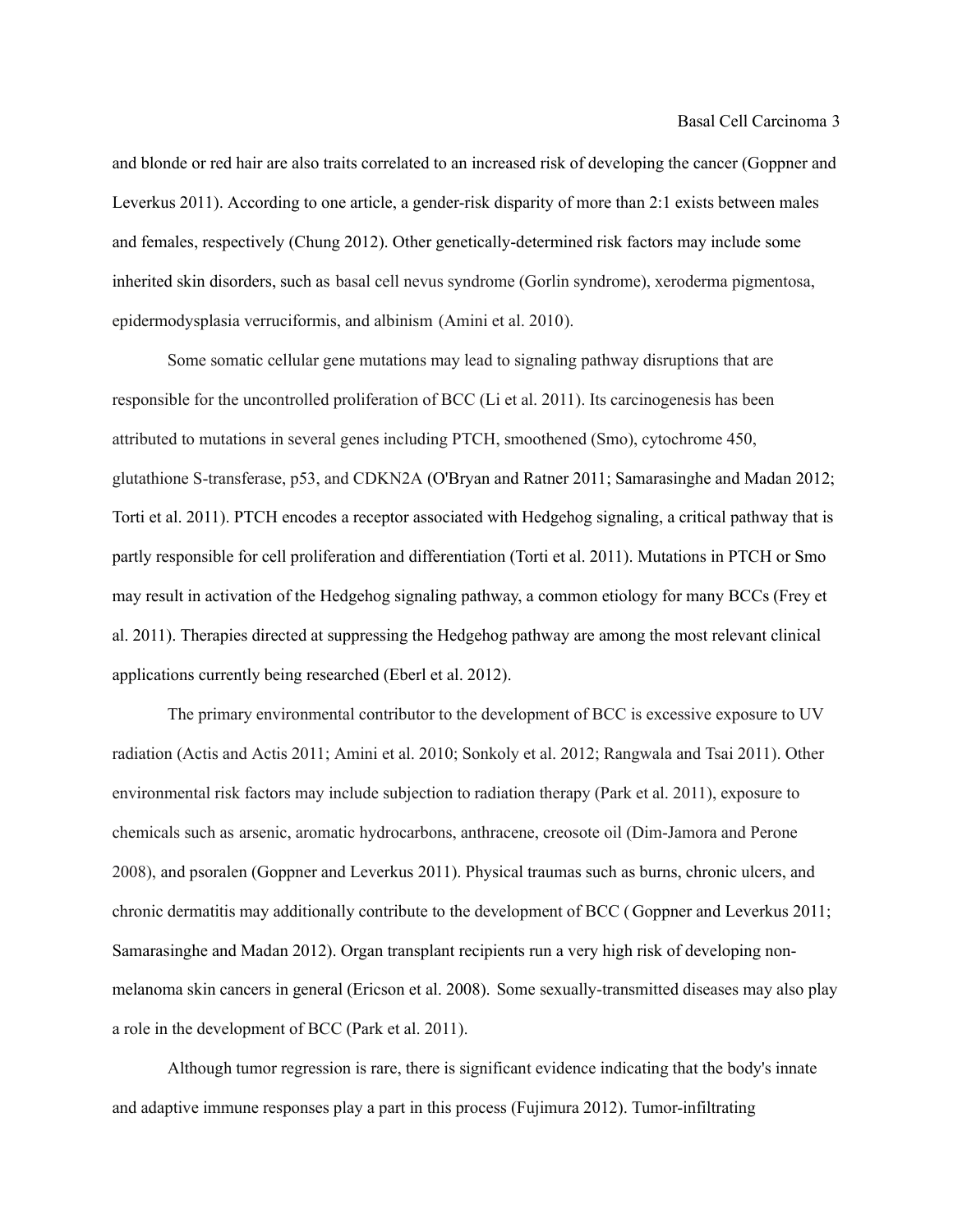lymphocytes including helper T-cells have been associated with tumor regression in one case report (Fujimura 2012). The immune system may utilize antibodies, certain dendritic cells, cytotoxic T-cells, and macrophages in initiating an anti-tumor response (Rangwala and Tsai 2011). Risk of developing certain cancers, including BCC, has been shown to increase among immunosuppressed individuals, including those who are HIV-positive and those who have undergone solid organ transplants (Lanoy et al. 2010). The elderly are among the most likely individuals to develop BCC (Gupta et al. 2011).

Surgical excision has been a longstanding treatment for BCC (Lien and Sondak 2011) and offers relatively high cure rates (Zeichner et al. 2011). Three common surgical modalities exist including standard excision (SE), curettage and electrodesiccation (CE), and Mohs micrographic surgery (Chung 2012). SE is the most common treatment option and involves tumor removal with 3-4mm margins (Smith and Walton 2011). Curettage and electrodesiccation (CE) is a common treatment for BCC, and as its name suggests, involves a two-step process to completely remove cancerous growths (Nakayama 2011). It is used primarily to treat superficial BCC (Pariser et al. 2009). The tumor is first excised using a curette and then the removal site is desiccated to control bleeding and destroy any remaining cancerous tissue (Smith and Walton 2011). CE is a relatively straightforward and inexpensive procedure that offers very high cure rates when performed by experienced physicians (Rodriguez-Vigil et al. 2007). However, the technique has been known in some cases to result in hypertrophic scarring (Nakayama 2011; Zeichner 2011) and hypopigmentation (Nakayama 2011). Mohs micrographic surgery (MMS) has been considered the most confident method of removing BCC (Chung 2012). MMS may be considered superior to SE because it involves marginal analysis to ensure thorough tumor removal (Samarasinghe and Madan 2012). Studies of five-year cure rates for both primary and recurrent tumors excised using MMS were 90% or more according to one review (Smith and Walton 2011). Some non-surgical treatment options include photodynamic therapy and imiquimod (Zhao and He 2010).

Photodynamic therapy (PDT) is a treatment modality with purportedly superior cosmetic results than surgical alternatives (Hsiao et al. 2011). PDT works by applying a photosensitizing agent such as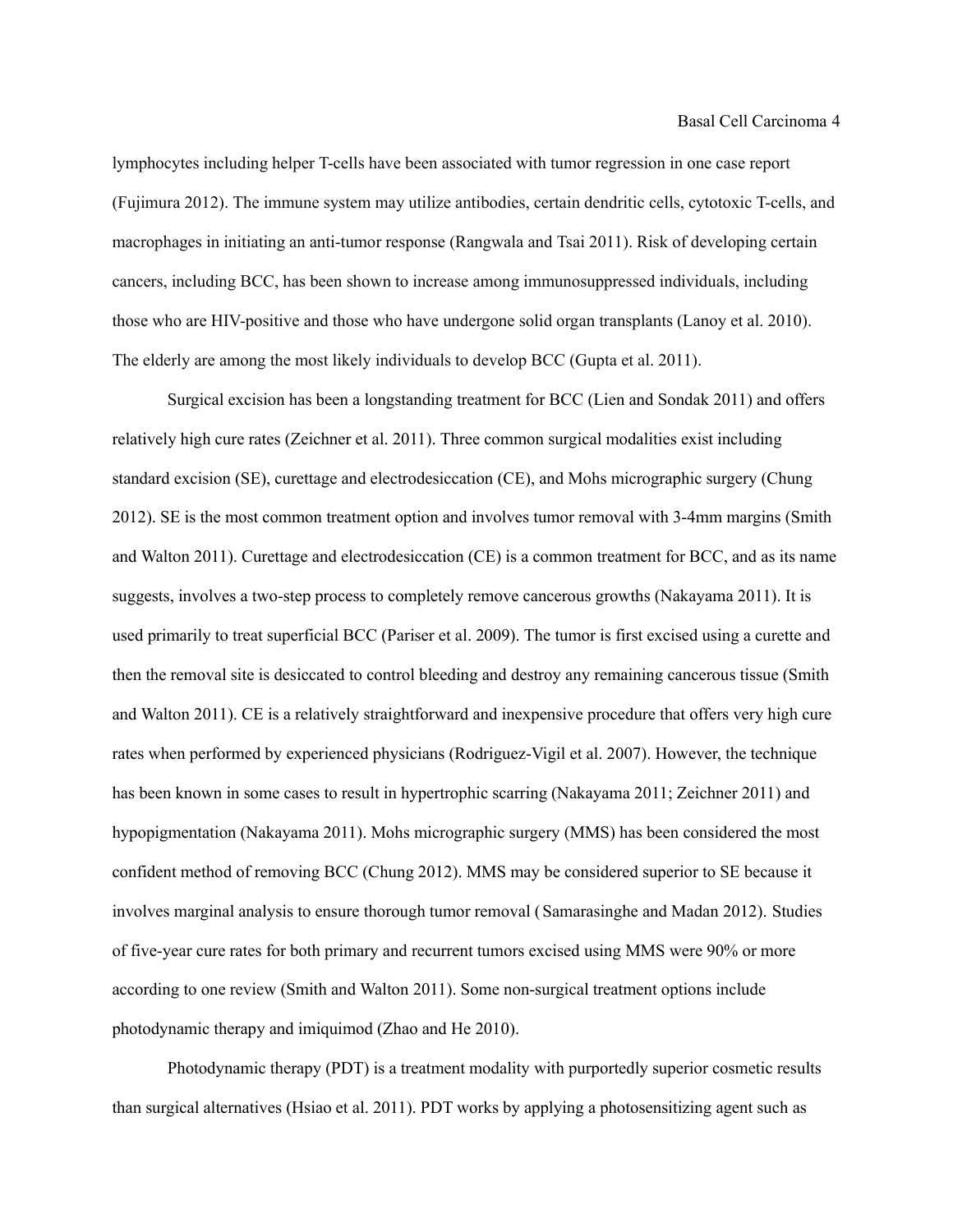aminolevulanic acid to the area of treatment prior to exposure to specific wavelengths of light (Raasch 2009). The therapy destroys target cells by producing reactive oxygen species (Kabingu 2009). Alone, PDT is relatively ineffective at treating thick skin tumors, however, curettage prior to PDT can provide excellent treatment outcomes (Christensen et al. 2011).

Imiquimod is a topical medication commonly formulated as a 5% or 3.75% cream (Zeichner et al. 2011). Imiquimod's effectiveness is derived from its ability to stimulate innate and cell-mediated immune responses (Raasch 2009). As a stand-alone therapy, imiquimod treatment is best-suited for superficial BCC or for circumstances in which SE is not ideal (Smith and Walton 2011). Many imiquimod trials have reported local inflammation, itching, burning, and in rare cases, ulceration in some individuals during treatment, yet it has proven effective in treating BCC (Lee et al. 2011; Raasch 2009; Zeichner 2011). Imiquimod may be combined with other treatments such as SE and CE while providing better results than isolating either (Brightman et al. 2011; Zeichner et al. 2011).

Successful treatments for skin cancers like BCC are valuable assets, yet prevention and early intervention is potentially a much more powerful course of action. Routine full self-examination of the skin is critical to ensuring early detection of pre-cancerous growths (Leffell 2000). Some warning signs include appearance of new moles, changes in mole color, shape, or texture, and sores that fail to heal (Leffell 2000). The most effective way to minimize risk of developing skin cancers of all types is to moderate sun exposure by avoiding long-term or intense periods of direct sunlight (Green et al. 1999). At the same time, however, sunlight appears to be crucial for synthesizing in vivo cholecalciferol, a steroid hormone more commonly known as vitamin D (Bertone-Johnson et al. 2011). Vitamin D is produced in the skin when exposed to UVB radiation (Kennel et al. 2010). The vitamin D metabolic pathway plays many vital roles in the human body, including tumor-suppression (Vuolo et al. 2012). Several reports indicate that deficient vitamin D levels are associated with a higher risk of developing many types of cancers, including those of the skin (Kennel et al. 2010; Trump et al. 2011; Zhang and Naughton 2010). Vitamin D tends to inhibit the Hedgehog pathway, thereby preventing and slowing tumor progression by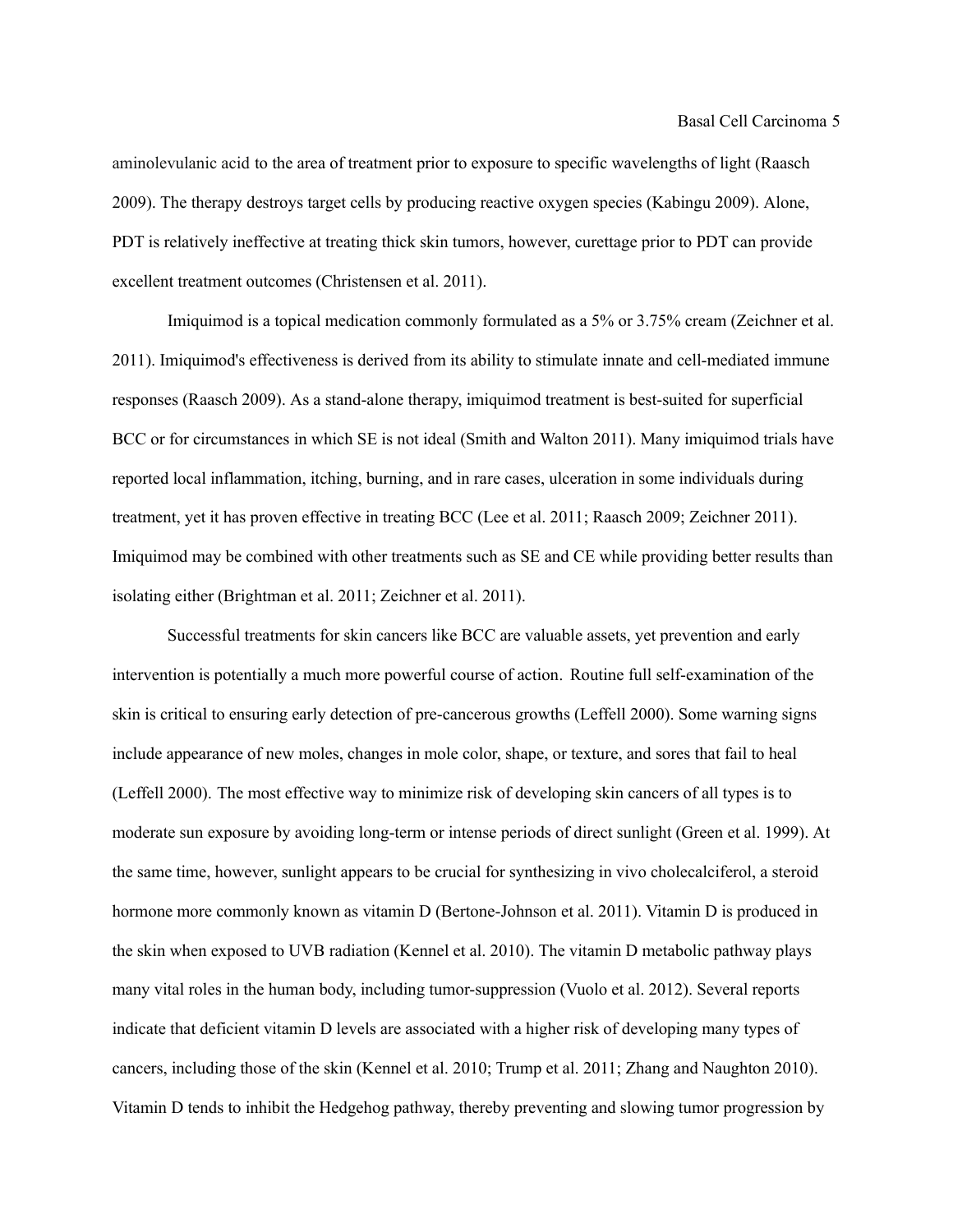limiting proliferation (Tang et al. 2011). Lastly, among our most modern prevention and treatment therapies currently being researched include DNA-repairing proteins synthesized from engineered viruses (Cafardi et al. 2011).

Skin cancer is a significant matter to public health (Moore and Bennett 2012; Nakayama 2011; Raasch 2010). In particular, BCC represents a pertinent healthcare issue due to the substantial distress and economic strain that it causes (Elmets et al. 2010). Lifetime skin cancer risk is higher than all other cancers combined (Athar and Kopelovich 2011). Proceeding from these observations is the obligation to take care of our skin. Given the exceptionally high risk of developing cancers like BCC and the relatively uncomplicated process of preventing them, there is no reason to ignore the warning signs.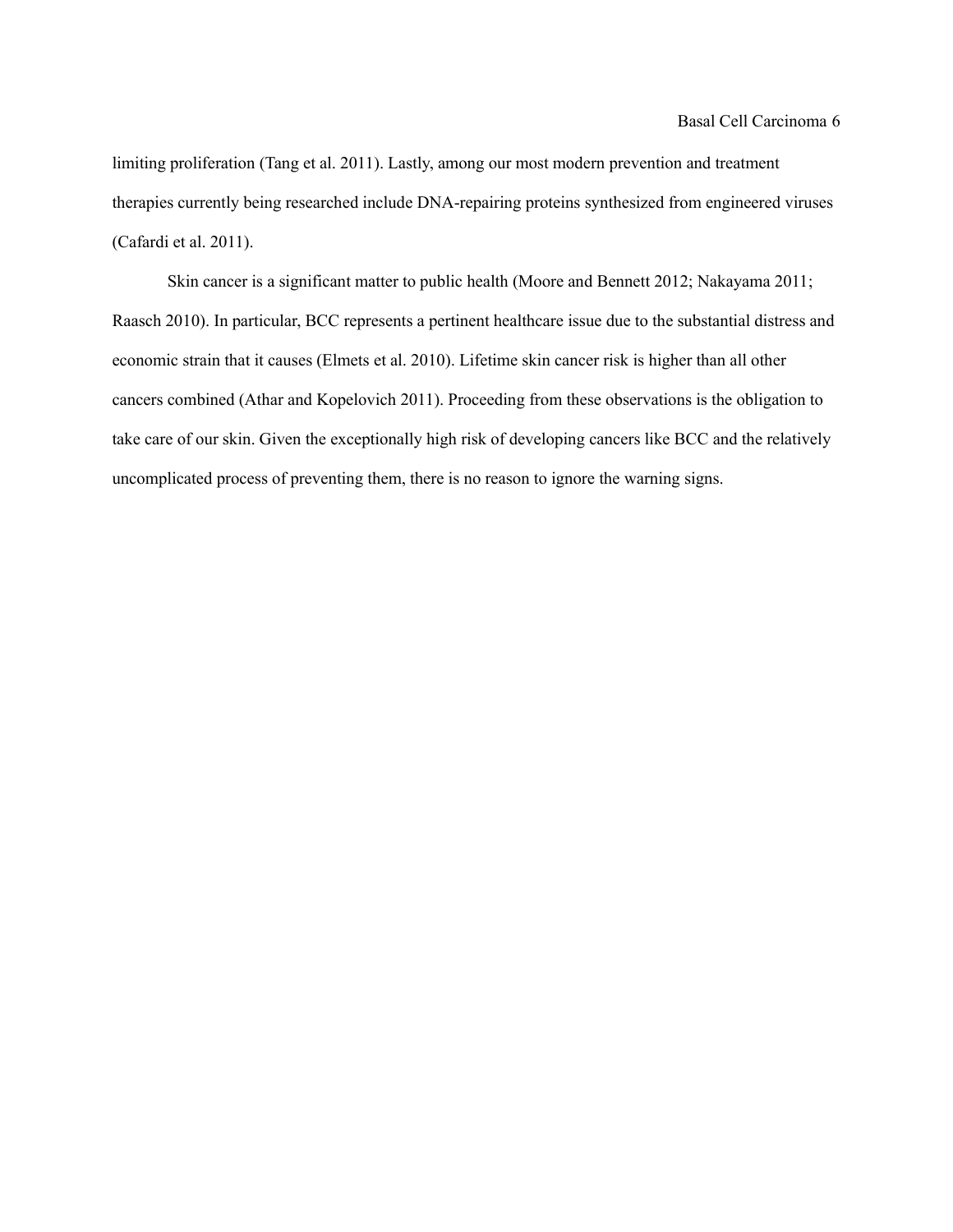## Literature Cited

Actis, A. & Actis, G. 2011. Reconstruction of the Upper Eyelid with Flaps and Free Grafts after Excision of Basal Cell Carcinoma. *Case Reports in Opthalmology*, 2011; 2: 347-353.

Altamura, D., Menzies, S., Argenziano, G., Zalaudek, I., Soyer, P., Sera, F., Avramidis, M., DeAmbrosis, K., Fargnoli, M. & Peris, K. 2010. Dermatoscopy of basal cell carcinoma: Morphologic variability of global and local features and accuracy of diagnosis. *Journal of the American Academy of Dermatology*, 62(1): 67-75.

- Amini, S., Viera, M., Valins, W. & Berman, B. 2010. Nonsurgical Innovations in the Treatment of Nonmelanoma Skin Cancer. *The Journal of Clinical and Aesthetic Dermatology*, 3(6): 20-34.
- Athar, M. & Kopelovich, L. 2011. Rapamycin and mTORC1 Inhibition in the Mouse: Skin Cancer Prevention. *Cancer Prevention Research*, 4(7): 957-961.
- Bertone-Johnson, E., Powers, S., Spangler, L., Brunner, R., Michael, Y., Larson, J., Millen, A., Bueche, M., Salmoirago-Blotcher, E., Liu, S., Wassertheil-Smoller, S., Ockene, J., Ockene, I. & Manson, J. 2011. Vitamin D intake from foods and supplements and depressive symptoms in a diverse population of older women. *American Journal of Clinical Nutrition*, 2011; 94: 1104–12.
- Brightman, L., Warycha, M., Anolik, R. & Geronemus, R. 2011. Do Lasers or Topicals Really Work for Nonmelanoma Skin Cancers? *Seminars in Cutaneous Medicine and Surgery*, 2011; 30: 14-25.
- Cafardi, J., Shafi, R., Athar, M. & Elmets, C. 2011. Prospects for Skin Cancer Treatment and Prevention: the Potential Contribution of an Engineered Virus. *Journal of Investigative Dermatology*, 131(3): 559-561.
- Christensen, E., Mork, C. & Foss, O. 2011. Pre-Treatment Deep Curettage Can Significantly Reduce Tumour Thickness in Thick Basal Cell Carcinoma While Maintaining a Favourable Cosmetic Outcome When Used in Combination with Topical Photodynamic Therapy. *Journal of Skin Cancer*, 2011: 240340. Published online 15 November 2011.

Chung, S. 2012. Basal Cell Carcinoma. *Archives of Plastic Surgery*, 2012; 39: 166-170.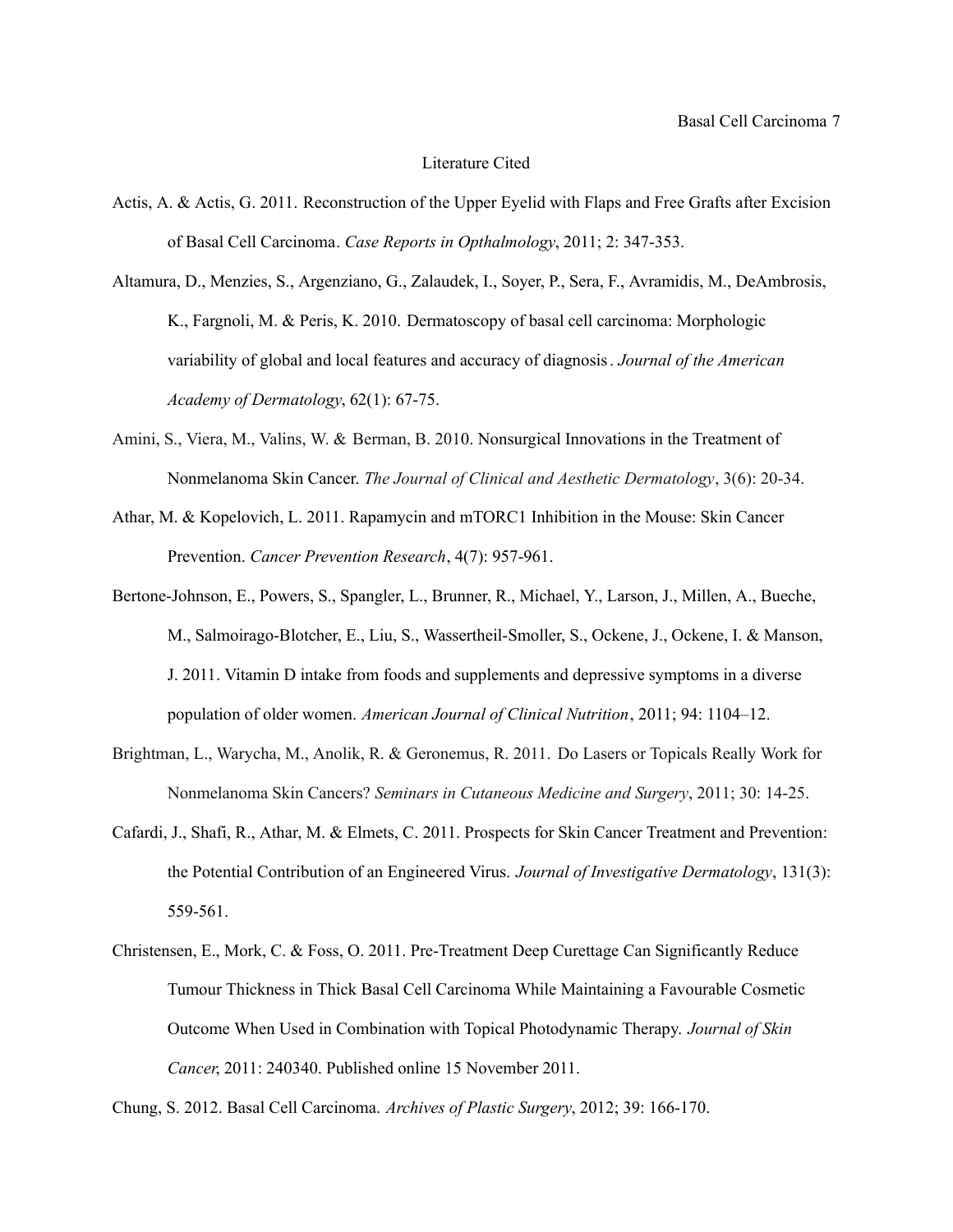- Dim-Jamora, K. & Perone, J. 2008. Management of Cutaneous Tumors with Mohs Micrographic Surgery. *Seminars in Plastic Surgery*, 22(4): 247-256.
- Eberl, M., Klingler, S., Mangelberger, D., Loipetzberger, A., Damhofer, H., Zoidl, K., Schnidar, H., Hache, H., Bauer, H., Solca, F., Hauser-Kronberger, C., Ermilov, A., Verhaegen, M., Bichakjian, C., Dlugosz, A., Nietfeld, W., Sibilia, M., Lehrach, H., Wierling, C. & Aberger, F. 2012. Hedgehog-EGFR cooperation response genes determine the oncogenic phenotype of basal cell carcinoma and tumour-initiating pancreatic cancer cells. *EMBO Molecular Medicine*, 2012; 4: 218-233.
- Elmets, C., Viner, J., Pentland, A., Cantrell, W., Lin, H., Bailey, H., Kang, S., Linden, K., Heffernan, M., Duvic, M., Richmond, E., Elewski, B., Umar, A., Bell, W. & Gordon, G. 2010. Chemoprevention of Nonmelanoma Skin Cancer With Celecoxib: A Randomized, Double-Blind, Placebo-Controlled Trial. *Journal of the National Cancer Institute*, 102(24): 1835-1844.
- Ericson, M., Wennberg, A. & Larko, O. 2008. Review of photodynamic therapy in actinic keratosis and basal cell carcinoma. *Therapeutics and Clinical Risk Management*, 4(1): 1-9.
- Frey, L., Houben, R. & Brocker, E. 2011. Pigmentation, Melanocyte Colonization, and p53 Status in Basal Cell Carcinoma. *Journal of Skin Cancer*, 2011: 349726. Published online 29 September 2010.
- Fujimura, T., Kakizaki, A., Kambayashi, Y. & Aiba, G. 2012. Basal Cell Carcinoma with Spontaneous Regression: A Case Report and Immunohistochemical Study. *Case Reports in Dermatology*, 2012; 4: 125-132.
- Goppner, D., & Leverkus, M. 2011. Basal Cell Carcinoma: From the Molecular Understanding of the Pathogenesis to Targeted Therapy of Progressive Disease. *Journal of Skin Cancer*, 2011: 650258. Published online 29 December 2010.
- Green, A., Williams, G., Neale, R., Hart, V., Leslie, D., Parsons, P., Marks, G., Gaffney, P., Battistutta, D., Frost, C., Lang, C. & Russell, A. 1999. Daily sunscreen application and betacarotene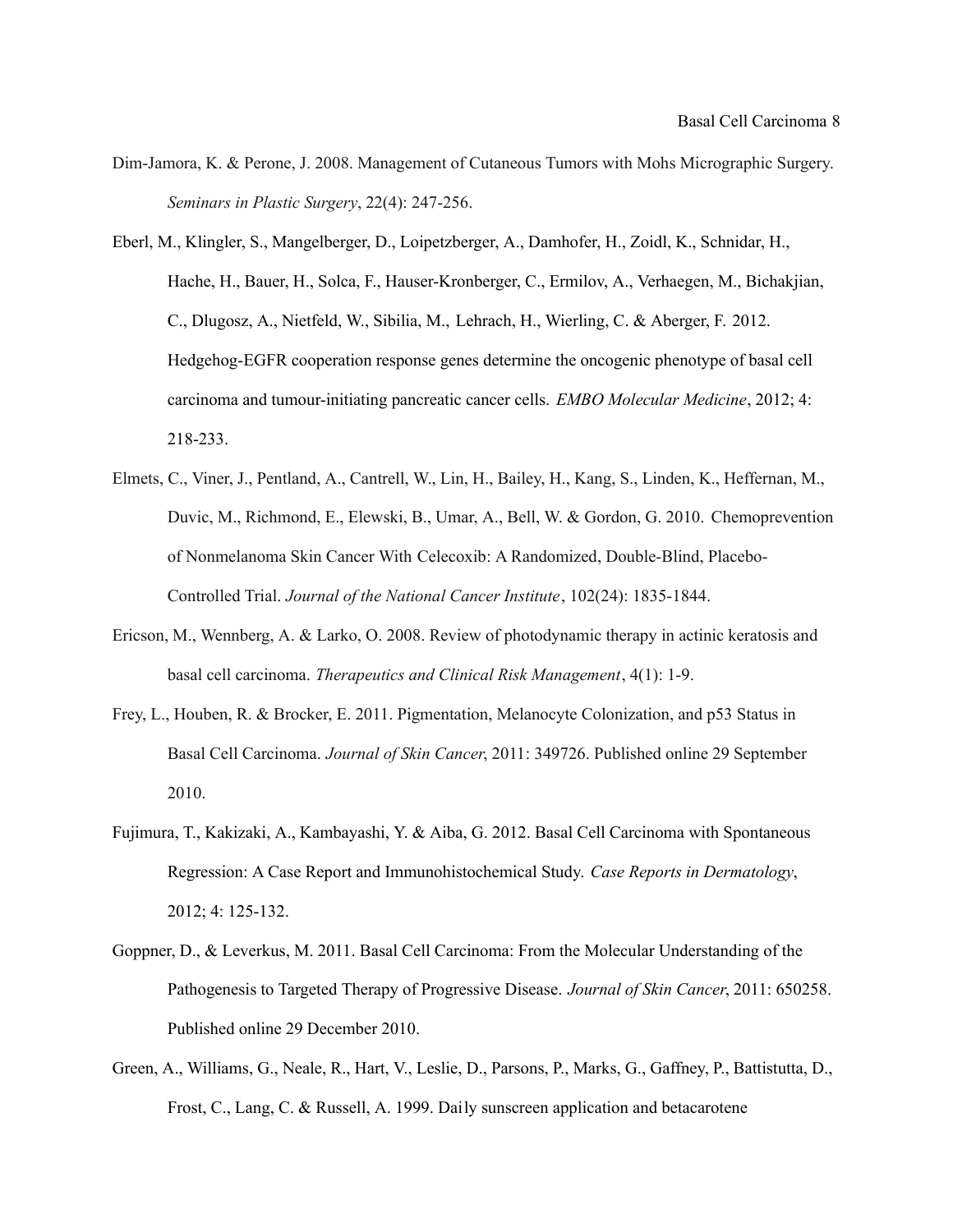supplementation in prevention of basal-cell and squamous-cell carcinomas of the skin: a randomised controlled trial*. The Lancet*, 1999; 354: 723-729.

- Gupta, N., Kapoor, R. & Sharma, S. 2011. Colon Carcinoma Presenting with a Synchronous Oesophageal Carcinoma and Basal Cell Carcinoma of the Skin. *ISRN Oncology*, 2011: 107970. Published online 3 May 2011.
- Hsiao, Y., Tseng, F., Yang, C. Chiu, C. 2011. Successful treatment of superficial basal cell carcinoma in the central face by photodynamic therapy in an Asian woman with dermoscopic diagnosis and a serial follow-up. *Dermatologica Sinica*, 2011; 29: 91-93.
- Moore, M. & Bennett, R. 2012. Basal Cell Carcinoma in Asians: A Retrospective Analysis of Ten Patients. *Journal of Skin Cancer*, 2012: 741397. Published online 5 July 2012.
- Kabingu, D., Oseroff, A., Wilding, G. & Gollnick, S. 2009. Enhanced Systemic Immune Reactivity to a Basal Cell Carcinoma Associated Antigen Following Photodynamic Therapy. *Clinical Cancer Research*, 15(13): 4460–4466.
- Kennel, K., Drake, M. & Hurley, D. 2010. Vitamin D Deficiency in Adults: When to Test and How to Treat. *Mayo Clinic Proceedings*, 85(8): 752-758.
- Khan, M., Powell, S., Cox, N., Robson, A. & Murrant, N. 2010. Cervical in-transit metastasis from a truncal basal cell carcinoma. *BMJ Case Reports*, 2010: bcr0920092281. Published online 22 July 2010.
- Kabingu, E., Oseroff, A., Wilding, G. & Gollnick, S. 2009. Enhanced Systemic Immune Reactivity to a Basal Cell Carcinoma Associated Antigen Following Photodynamic Therapy. *Clinical Cancer Research*, 15(13): 4460-4466.
- Lanoy, E., Costagliola, D. & Engels, E. 2010. Skin cancers associated with HIV infection and solid organ transplant among elderly adults. *International Journal of Cancer*, 126(7): 1724.
- Lee, M., Varigos, G., Foley, P. & Ross, G. 2011. Photodynamic Therapy for Basal Cell Carcinoma in Recessive Dystrophic Epidermolysis Bullosa. *ISRN Dermatology*, 2011: 346754. Published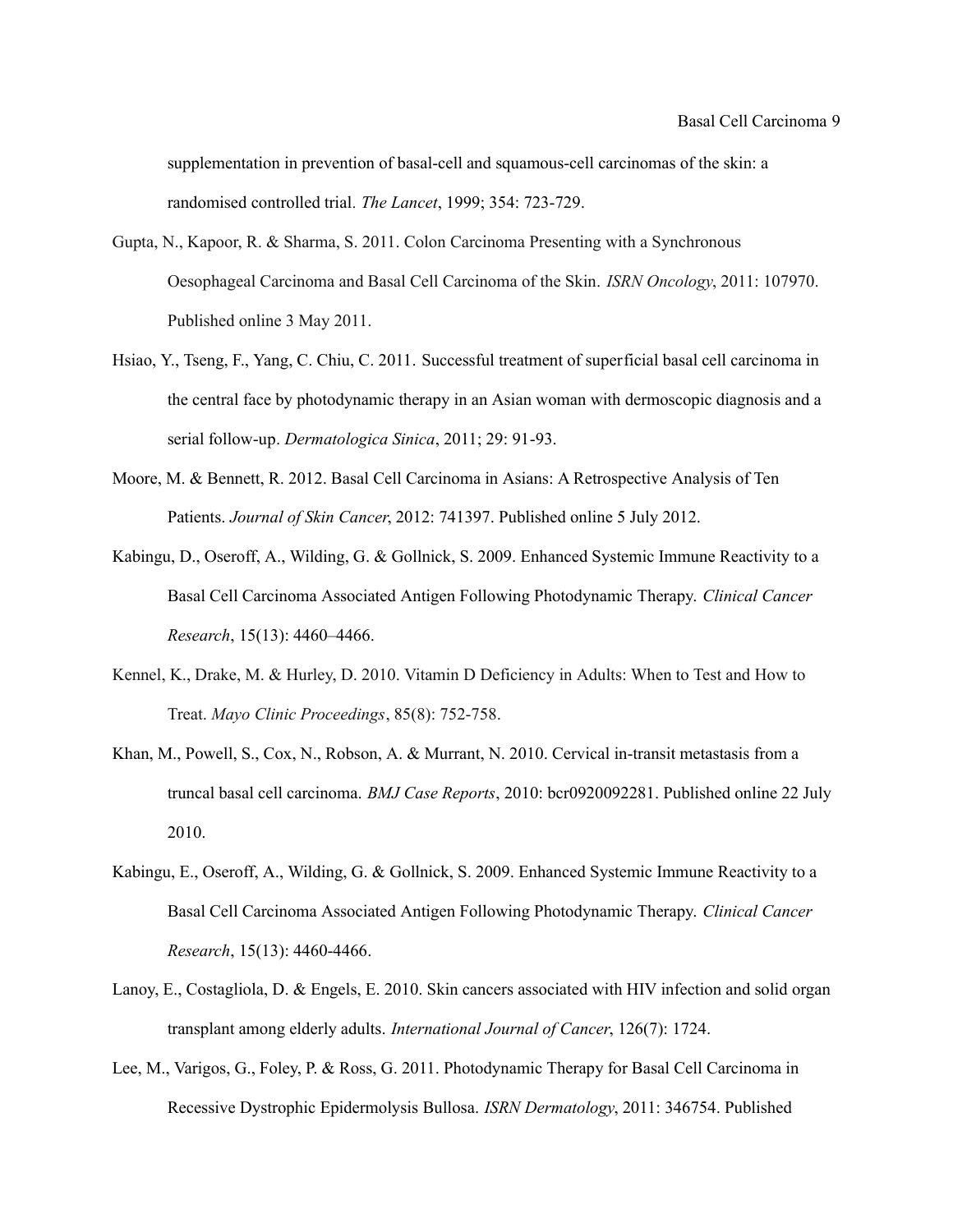online 27 April 2011.

Leffell, D. 2000. *Total Skin: The Definitive Guide to Whole Skin Care for Life* . New York, NY: Hyperion.

- Lesiak, A., Slowik-Rylska, M., Rogowski-Tylman, M., Sysa-Jedrzejowska, A., Norval, M., Narbutt, J. 2010. Risk factors in Central Poland for the development of superficial and nodular basal cell carcinomas. *Archives of Medical Science*, 2010(2): 270-275.
- Lien, M. & Sondak, V. 2011. Nonsurgical Treatment Options for Basal Cell Carcinoma. *Journal of Skin Cancer*, 2011: 571734. Published online 9 January 2011.
- Li, C., Chi, S. & Xie, J. 2011. Hedgehog signaling in skin cancers. *Cellular Signaling*, 23(8): 1235-1243.
- Martini, F., Nath, J. & Bartholomew, E. 2012. *Fundamentals of Anatomy & Physiology, ninth edition*. San Francisco, CA: Pearson Education, Inc.
- Nakayama, M., Tabuchi, K., Nakamura, Y. & Hara, A. 2011. Basal Cell Carcinoma of the Head and Neck. *Journal of Skin Cancer*, 2011: 496910. Published online 15 December 2010.
- O'Bryan, K. & Ratner, D. 2011. The Role of Targeted Molecular Inhibitors in the Management of Advanced Nonmelanoma Skin Cancer. *Seminars in Cutaneous Medicine and Surgery*, 2011; 30: 57-61.
- Pariser, D., Spencer, J., Berman, B., Suzanne, B., Parr, L., & Gross, K. 2009. Using a Hydroquinone/Tretinoin-based Skin Care System Before and After Electrodesiccation and Curettage of Superficial Truncal Basal Cell Carcinoma. *The Journal of Clinical and Aesthetic Dermatology*, 2(5): 38-43.
- Raasch, B. 2009. Management of superficial basal cell carcinoma: focus on imiquimod . *Clinical, Cosmetic and Investigational Dermatology*, 2009; 2: 65-75.
- Rangwala, S. & Tsai, K. 2011. Roles of the Immune System in Skin Cancer. *British Journal of Dermatology*, 165(5): 953-965.
- Rodriguez-Vigil, T., Vazquez-Lopez, F. & Perez-Oliva, N. 2007. Efficacy of Curettage-Electrodesiccation for Basal Cell Carcinoma in Medium- and High-Risk Areas. *Actas Dermosifiliograficas*, 2011;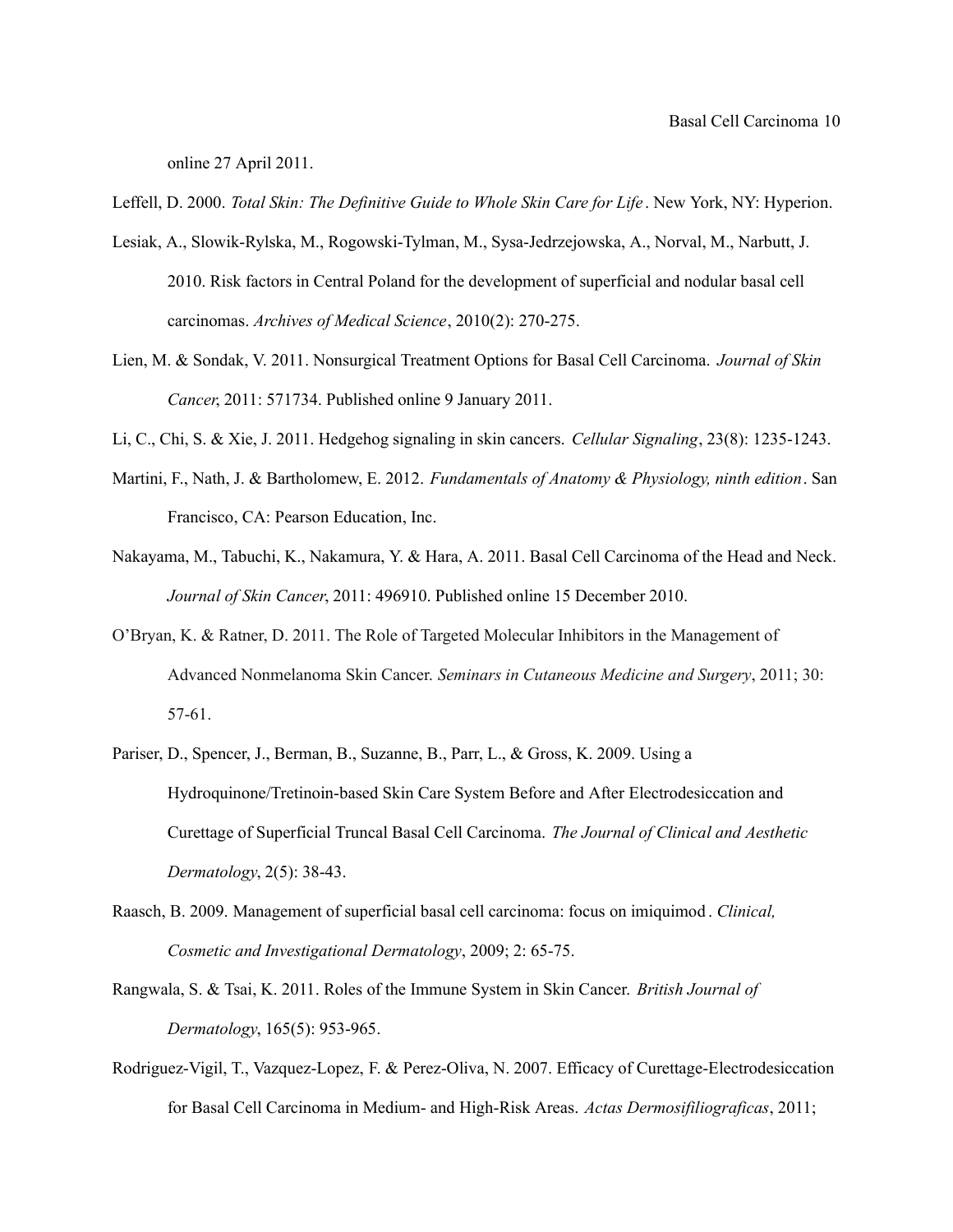102: 634-635.

- Samarasinghe, V. & Madan, V. 2012. Nonmelanoma Skin Cancer. *Journal of Cutaneous and Aesthetic Surgery*, 5(1): 3-10.
- Sarma, D., Olson, D., Olivella, J., Harbert, T., Wang, B. & Ortman, S. 2011. Clear Cell Basal Cell Carcinoma. *Pathological Research International*, 2011: 386921. Published online 20 April 2011.
- Scope, A., Mahmood, U., Gareau, D., Kenkre, M., Lieb, J., Nehal, K. & Rajadhyaksha, M. 2010. In vivo reflectance confocal microscopy of shave biopsy wounds: feasibility of intra-operative mapping of cancer margins. *British Journal of Dermatology*, 163(6): 1218-1228.
- Smith, V. & Walton, S. 2011. Treatment of Facial Basal Cell Carcinoma: A Review. *Journal of Skin Cancer*, 2011: 380371. Published online 27 April 2011.
- Sonkoly, E., Love, J., Xu, N., Meisgen, F., Wei1, T., Brodin, P., Jaks, V., Kasper, M., Shimokawa, T., Harada, M., Heilborn, J., Hedblad, M., Hippe, A., Grande, D., Homey, B., Zaphiropoulos, P., Arsenian-Henriksson, M., Stahle, M. & Pivarcsi, A. 2012. MicroRNA-203 functions as a tumor suppressor in basal cell carcinoma. *Oncogenesis*, 1(3): e3. Published online 12 March 2012.
- Tang, J., Xiao, T., Oda, Y., Chang, K., Shpall, E., Wu, A., So, P., Hebert, J., Bikle, D. & Epstein Jr., E. 2011. Vitamin D3 Inhibits Hedgehog Signaling and Proliferation in Murine Basal Cell Carcinomas. *Cancer Prevention Research*, 4(5): 744-751.
- Torti, D., Christensen, B., Storm, C., Fortuny, J., Perry, A., Zens, M., Stukel, T., Spencer, S., Nelson, H. & Karagas, M. 2011. Analgesic and Non Steroidal Anti-Inflammatory Use in Relation to Non Melanoma Skin Cancer: A Population-Based Case- Control Study. *Journal of the American Academy of Dermatology*, 65(2): 304-312.
- Park, J., Cho, Y., Song, K., Lee, J., Yun, S. & Kim, H. 2011. Basal Cell Carcinoma on the Pubic Area: Report of a Case and Review of 19 Korean Cases of BCC from Non-sun-exposed Areas. *Annals of Dermatology*, 23(3): 405-408.

Trump, D., Deeb, K. & Johnson, C. 2011. Vitamin D: Considerations in the Continued Development as an